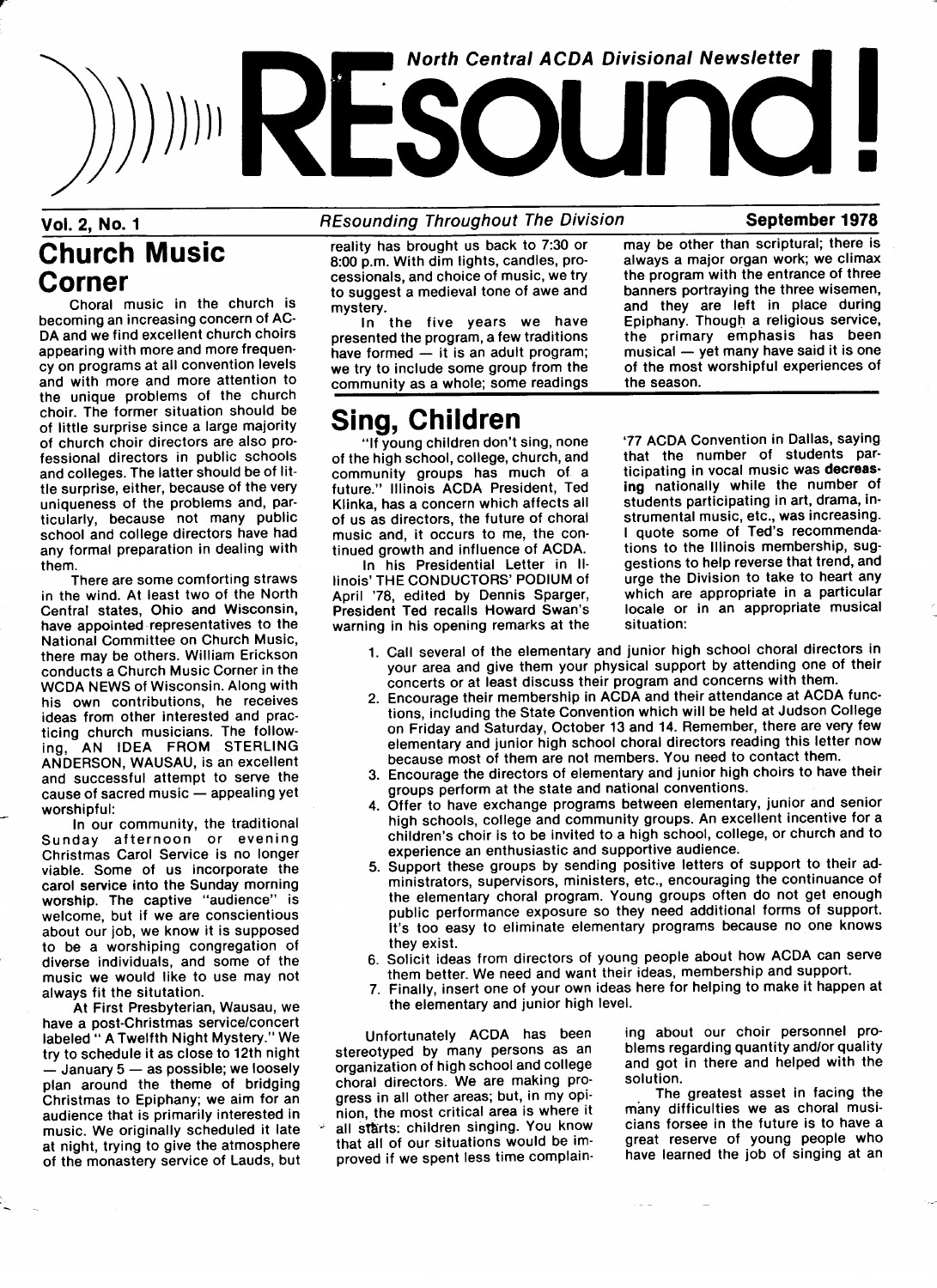early age. Hopefully, they will then continue singing in high school, college, community, and church choirs for the rest of their lives. It all can't be done at once or by one person, but we can try, and I sincerely hope you will start somewhere and do something.

If you feel complacent because you have thought about the problem and have done something...try it "Once More With Feeling" until we all get it right!

#### **District Correspondents**

Some state presidents or editors of state ACDA newspapers designate each district chairperson as a district correspondent whose responsibility it is to contribute some district news for publication in each issue of the state paper. This provides an interesting variety of activities, short articles, events, concerns, yearnings, needs, and gripes from all parts of the state. It is an excellent way for the State Editor and the membership to know the health and direction of ACDA within the state.

#### Sanction Of Bishop Luers

The above enigmatic event was listed in the calendar of the first issue of REsound! and elicited an interesting ripple of curiosity from the member-<br>ship. Let me explain that Bishop Luers is a high school in Ft. Wayne, Indiana, and the focal point of a highly successful invitational Jazz/Show/Swing Choir competition.

When I wrote Indiana President Mike Wade for information on the competition, I received a sheaf of tightly printed pages on all aspects of the competition: an application blank, information on tickets, unloading, con. test procedure, performing stage, microphones, other available equipment, publicity, judges, and judging, to name but a few.

If there are those who would be interested in how the logistics of a successful Jazz/Show/Swing choir competition are handled in Indiana, write Mike at 401 W. Joliet, Crown Point, lnd. 46307, or to Father Link, at Bishop Luers in Ft. Wayne.

Where there is pride there is discipline. Jim Kimmell

Communication is the director's most important tool. Jim Kimmell

Excessive vibrato is that which calls attention to itself. Doug McEwen

2

### The World of Music

Don Koller, Chairpersoncorrespondent from District lv of Nebraska Choral Directors Association, includes a revealing check-list in the January '78 Newsletter, editor Julie

of music?" I take the liberty of changing the tense of some of the items in that list:

Knowles. Don asks himself, "Am I educating my kids in the whole world

- 1. Do my students even know what an oratorio is, much less ever hear one? How about a Mass? A cantata? If they don't, whose fault is it?
- 2. We all stand, salute, or hail the eastern sun when we speak of the world's greatest composer, J. S. Bach, but really now, how long -if ever -has it been since we did anything of his?
- 3. Do I teach appreciation -whatever the form?
- 4. How about the world of the Broadway musical comedy?
- 5. Do my students know how to make a good choral tone?
- 6. Do they know how to read music, so that when the graduate they can make
- their own music?

7. Did I make music relevant?<br>That list could be posted on the door between our offices and our rehearsal-class rooms - probably along with other items of which it reminds us.

His concern in item number six, reading music sufficiently well, so as to be able to make music after graduation, takes your Editor back to a Sabbatical, much of which was devoted to an inquiry into the reasons for the aropout of singers between public school organizations and college choirs, and between those two and community or<br>church choirs. (See "Where Do All the Singers Go?" In the October 1972 issue of THE CHORAL JOURNAL and also "Some Singers Went That Way!" in the September 1974 issue).

A copy of the 1972 article was sent to Dr. E. Richard Shoup, Supervisor of Music Education, Columbus, Ohio, for his reaction which was printed in the October 1973 issue of THE CHORAL JOURNAL. I quote two paragraphs from his reply:

In reality, what are we teaching high school singers? Are we providing enough "learning" that they can acquire skills by which they can function individually in music? I don't think you'll have to research this question to any great extent to find what I suspect is all too true. We are having a great social time and teaching some nice literature somewhat haphazardly by having a few "readers" carry along a lot-of singers who are not really pressed to become musical. Therefore, the average migh school singer is not prepared to function in the select college choir  $-$  and knows it... \*\* \*

If there were ever an opportunity, l'd like to tell the ACDA what I feel are the principal areas with which they need to be concerned.

Now there is an open offer from a man in the midst of music education to discuss some of the problems with which we grapple daily and to point out some direction to us. What more of an invitation do we need? Ohio picked up the gauntlet and invited him to appear at this summer's convention. He admits the strong possibility of bias,

since many of the contacts he has with music programs are with those which are in trouble and have Sosed him in as consultant. Nevertheless, he gave Ohio ACDA a few things to consider seriously. He suggests the following reasons for the decrease in choral activity:

The loss of music specialists. Systems which are cutting back on their music programs are giving their specialists work in other areas.

Singing is becoming less important in the elementary music program.

The recorded accompaniments which accompany some music series and the accompanying of some good pianists is much too fast for the average elementary student to sing with.

The younger generation is being bombarded with subliminal music  $-$  Muzak, rock radio stations, and so forth. They are a generation of "spectators," not participants.

Few teachers teach part-singing  $-$  and the students can not sing rounds because they have not been taught to sing unisons well.

Junior high boys  $-$  now girls, too  $-$  are bombarded with the pressures of athletics.

Students are not being taught to sing - they have little idea of style or any personally developed skill at interpretation.

While the present-day student is highly independent, he/she is curious as to what is in the experience for him/her. (Who takes the bows, the teacher or the choir?) The less the students get in return, the less they will put out.

(Transcribed and interpreted from the Editor's notes).<br>As you see, he points out some linvite him to discuss them further in controversial areas in the choral scene. your own conventions.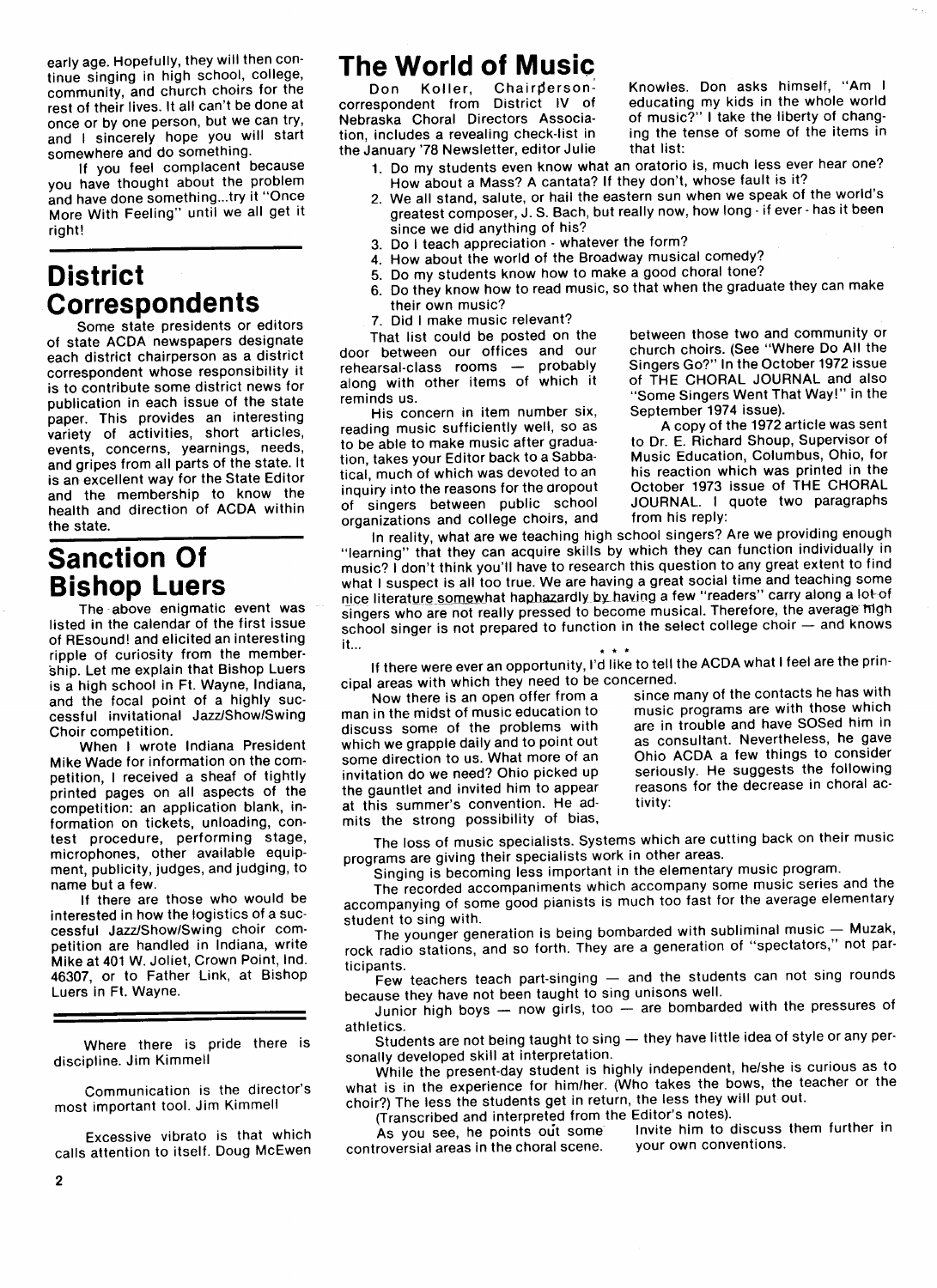# Insight ln A Capsule

ln the Wisconsin WCDA NEWS of March '78 editor Mark Aamod passes along some revealing thoughts given by guest directors and clinicians who appeared at the NC ACDA Convention in Minneapolis. Among them:

"The art of the masters is one of order, and it sounds like it's a natural part of life. Nothing is imposed on it." "Rather do with conviction what is not so right than to do without conviction what you are told." Julius Herford

Concerning vibrato: "lf you control it, it's technique; if it controls you, it's a physical disability." Bev Henson

Directions to a show choir: "Make a picture." Stephanie Rivers

"Go to the music, find the structure and impart this to your chorus, then the composer has a chance to communicate and the kids grow musically." Ken Jennings

Other insights from the Minnesota, THE STAR OF THE NORTH, George Berglund, editor (Apr. '78)

"As long as the conductor does not make it difficult for ensemble to take place, as long as he or she keeps a sort of vitality and a joy in the air for the group to use, and as long as he knows where the piece is going, he is making a significant and essential contribution of which he does not need to be ashamed at all." Robert Shaw

"If our net product - our performance -were arrive at by individual competition, victory or defeat, then each of us would not be so important...but if our product is arrived at by common effort, understanding, and devotion, then all of us are diminished by the absence or weakness of each of us." Robert Shaw

"The nervous boy makes the best chorister, being more likely endowed with the artistic sense...the boy with temperament nets better musical results than the better-ordered, but less imaginative boy." Fr. Wm. Jos. Finn

ln the beginning there was rhythm. The late Frank Kendrie.

If you can't hear your neighbor, you're singing too loud. Anita Kerr

Nobody dreams of music in Hell and nobody conceives of Heaven without it.

The thicker, more complex the harmoney, the slower the tempo. Howard Swan

# **I Hereby Resolve....**

Timely articles which are printed in State newsletters and papers are often out of date when they are received and available for publication in the next issue of BEsound! This is a result of the editorial policy of REsound! It does necessitate your Editor waiting until a seasonal article again becomes $timely$  - possibly a year hence - as is true with the New (School) Year's

Resolutions by District III chairpersoncorrespondent Kay Lynn Kalkowski in the September '77 Nebraska Choral Directors Association newsletter, edited by Julie Knowles. I trust that Kay Lynn will allow me to select, reorder, and adapt resolutions from her list for the larger audience of NC AD-CA:

- 1. I will not exceed my music budget.
- I will not cry if my prize tenor turned baritone over the summer.
- 3. I will smile graciously when my senior soprano soloist is elected head varsity cheerleader.
- 4. I will be calm if only nine of the ten Swing Choir Shirts chosen by the group are available.
- 5, I will order five extra choir robe stoles immediately.
- 6. I will not stomp or throw tantrums when the band kids stash their instruments in the practice rooms.
- 7. I will fill out all ... (editor: contest/audition/application) ... forms completely, accurately, precisely, and in triplicate ... with a typewriter even.
- 8. I will not flinch if a percussion man judges my Mixed Chorus at the District Music Contest.
- 9. I will not despair if the majority of my auditionees fail to make the All-State Chorus.
- 10. I will remember all Music Booster Mothers in my prayers.

## Getting Back To Basics

Bill Diekhoff, Chairperson of District Vll, Wisconsin Choral Directors Association, brings up a concern in the WCDA NEWS of May '78, Mark Aamot, editor which we all need to keep in mind:

ln a conversation with a choral director last fall, I was asked what I felt my job was. I wonder how much any of us really think about that? We had our Spring Concert of popular music this week. As I look back on all the choreography, costumes, lighting and technical electronic problems we solved, I still feel my basic job is to be a VOICE TEACHER.

The student struggles with notes and rhythms and fights to get the vowel<br>sound just right. I believe that if a student can sing all the notes and rhythms correctly, pronounce all the words properly, follow the director completely, and not know how to use the vocal instrument well, that student is being cheated!

When the concerts are over and the students leave the school music program, do they have the basic skills vocally to allow them to grow further or must their total vocal experience end with graduation? Hopefully vocal instructors exist for more things than just a collection of notes and words.

When the conversation gets around to a subject like this, there are many different opinions. Perhaps Julius Herford said it best at the A.C.D.A. Convention in Minneapolis this winter. It was his thought that we are all responsible for the "how" in musjc education. He said, "I show you what is in the score, you must find the best way to give it to your singers."

lf we consider that most of our musical problems stem from poor vocal production, it would serve our own best interests to attack this area first. In an interview, a Metropolitan Opera vocal coach stated that her biggest complaint was that the young singers coming to her for help didn't know how to sing. She commented that language and style were flawless but there is a lack in basic understanding of the voice. If this is true with singers coming to the Metropolitan, what must it be like with us?

Beniamino Gili sang his last formal concert at seventy, and he attributed his long vocal life to the fact that he never sang a badly produced note. (Perhaps we will never have a Gili in our choirs, but we can all encourage our singers to sing like one).

Finally, l'm reminded of a quote from an Education text. In it, educator Edmund Myer said, "Instead of saying to a pupil, don't do so and so, find out the cause of the wrong doing, for they are all effects or results, and not causes; any correct teaching always fights the cause, never the effect."

As we close this school year and plan for the next, I would hope we reevaluate how much time was spent on tone production and vocal technique. Perhaps we all need to get back to basics.

Bill Diekhoff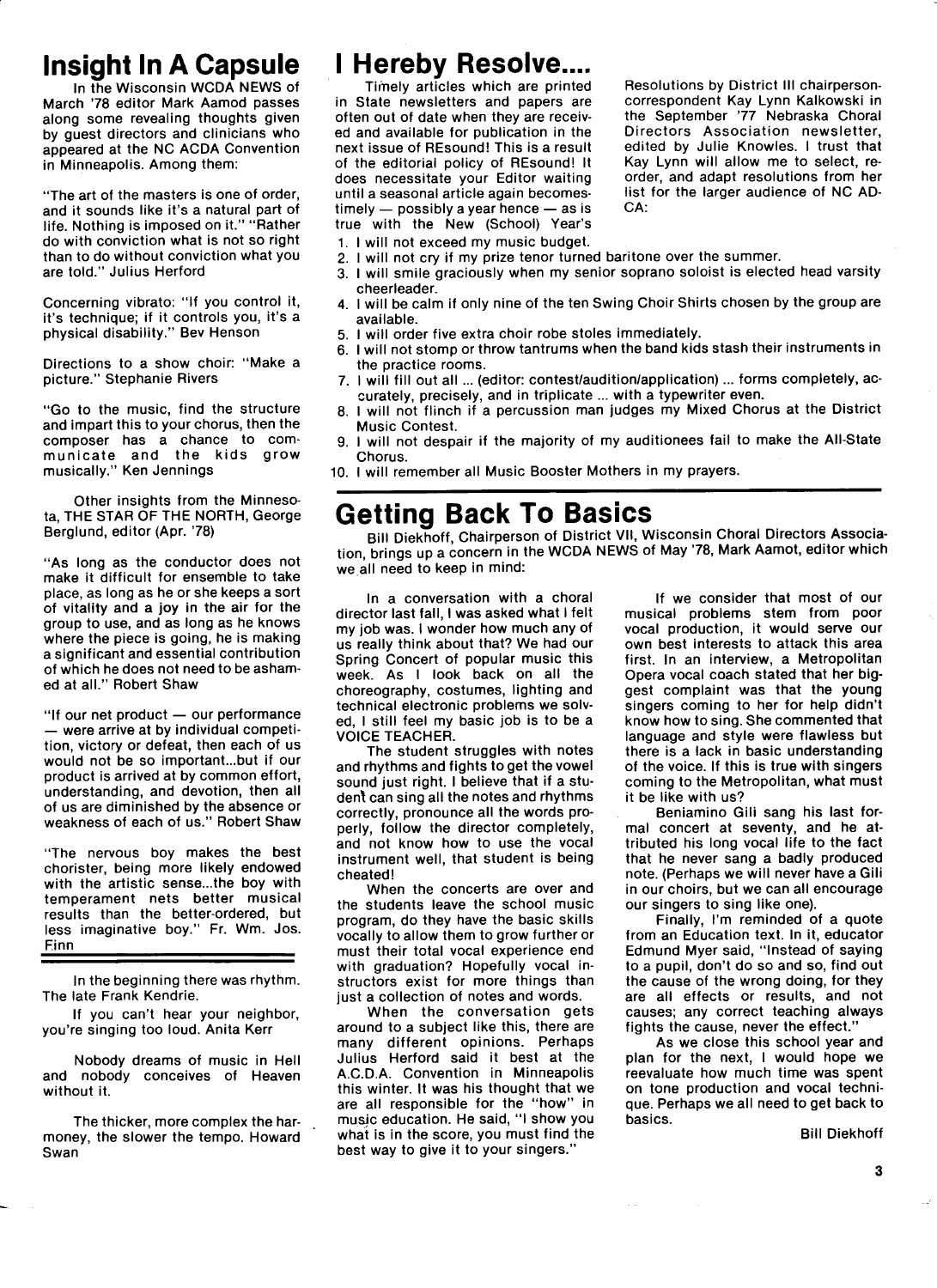# **Calendar** ————————————————————

| October 13-14                                                                                | <b>ILLINOIS</b>  | Illinois ACDA State Convention,<br>Judson College, Elgin.                                                                                                                                                                       |
|----------------------------------------------------------------------------------------------|------------------|---------------------------------------------------------------------------------------------------------------------------------------------------------------------------------------------------------------------------------|
| October 14                                                                                   | <b>WISCONSIN</b> | Third Annual High School Choral<br>Festival, Carroll College, Waukesha,<br>guest conductor Ken Jennings. Con-<br>tack Mark Aamot, Mus. Dept., Carroll<br>College, Waukesha 53186.                                               |
| October 21                                                                                   | <b>MICHIGAN</b>  | <b>ACDA State Conference on Choral</b><br>Music, Calvin College, Grand Rapids,<br>Joyce Eilers and Dale Warland, clinic-<br>ians. Reading session on Easter/<br>Lenten Music Howard Slenk). Dale<br>Warland Singers in concert. |
| October 26-27                                                                                | <b>NEBRASKA</b>  | Nebraska Choral Directors Associ-<br>ation Convention, Kearney, Clinician,<br>Howard Swan.                                                                                                                                      |
| October 27                                                                                   | <b>INDIANA</b>   | Indiana All-State Choir - a part of<br><b>IMEA Conference in Kokomo. Lloyd</b><br>Pfautch, guest conductor.                                                                                                                     |
| November 16-18                                                                               | <b>NEBRASKA</b>  | NCDA-Sponsored session, NMEA<br>Convention-Clinic, Hastings, Clinician<br>Doug McEwen.                                                                                                                                          |
| November 17                                                                                  | <b>INDIANA</b>   | Second Annual College Festival, Earl-<br>ham College, Richmond 47374. Chair-<br>man Len Holvik, Earlham.                                                                                                                        |
| 1979                                                                                         |                  |                                                                                                                                                                                                                                 |
| January 13                                                                                   | <b>INDIANA</b>   | <b>Fifth Midwinter Conference</b>                                                                                                                                                                                               |
| January 19                                                                                   | <b>WISCONSIN</b> | <b>WCDA State Convention, Stevens</b><br>Point Holiday Inn. Convention Chmn.<br>Trinidad Chavez, U. of Wis., - G.B.,<br>Green Bay 54302.                                                                                        |
| January 19-21                                                                                | <b>OHIO</b>      | Midwinter Conference, Worthington.                                                                                                                                                                                              |
| March 8-10                                                                                   | <b>MISSOURI</b>  | <b>ACDA National Convention, Kansas</b><br>City.                                                                                                                                                                                |
| 1980                                                                                         |                  |                                                                                                                                                                                                                                 |
| March 6-7                                                                                    | <b>WISCONSIN</b> | North Central ACDA Divisional Con-<br>vention, Madison, Concourse Hotel.<br>Convention Chmn. Charles Thomley,<br>6606 Schneider Place, McFarland<br>53558.                                                                      |
| Interested persons are urged to confirm events and dates with the event chairperson or state |                  |                                                                                                                                                                                                                                 |

president. (See Directory in PIEsound!, Vol.1, No. 2).

4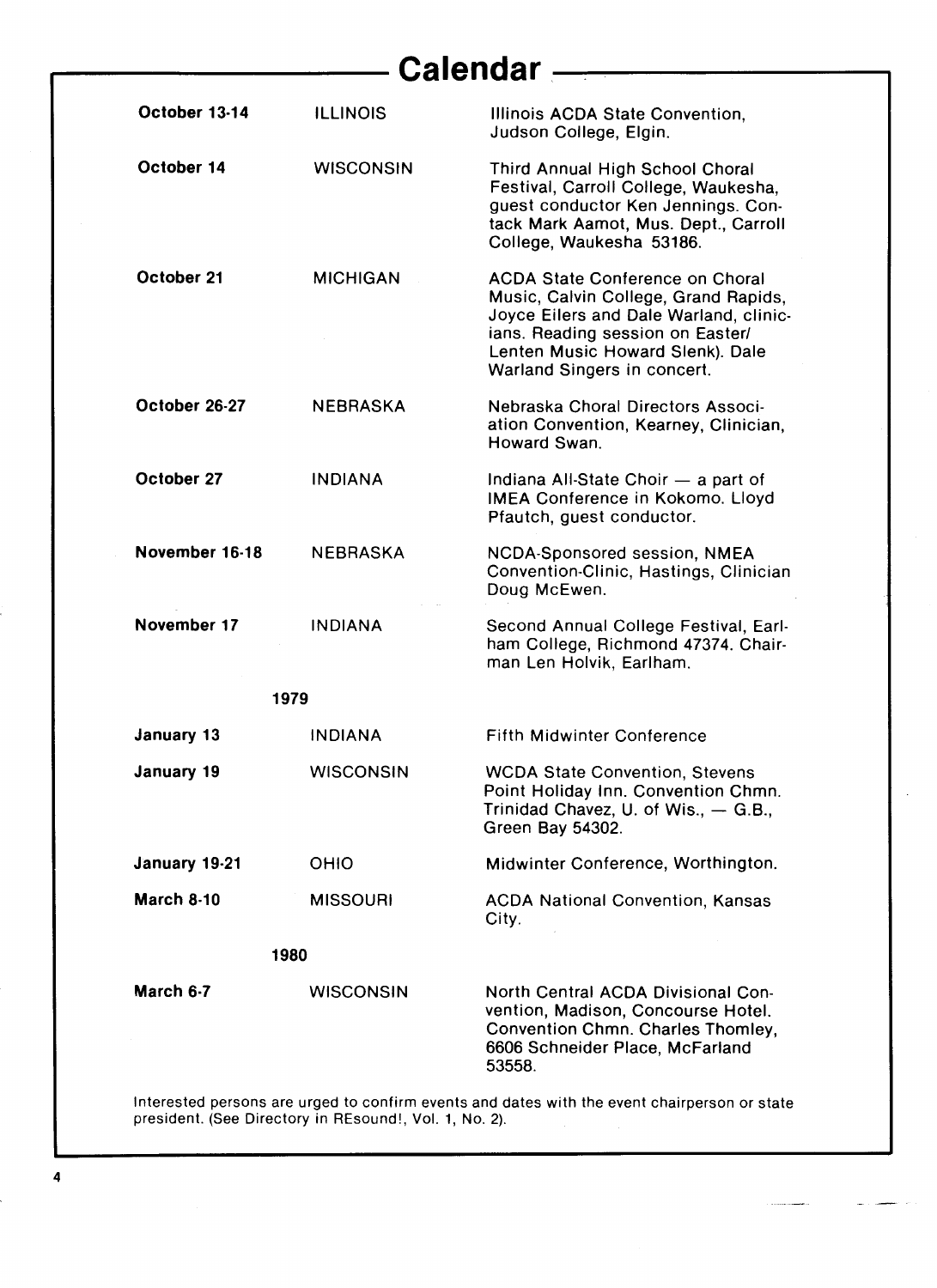#### Second Class Honors Choirs

Somehow that doesn't come out quite as it is meant. Let me explain. Some time ago a colleague of mine, a band director, pointed out that we automatically select our first-chair players  $-$  or carefully audition for our  $best$  talent  $-$  to represent out groups in the "Honors Band." Mentally I calculated this quickly to be equivalent to the most talented first one-twothree-four singers in each section of our choirs to represent us in our "Honors Choir."

He was concerned that further down within the section we can find some good, solid youngsters, plugging  $away - sometimes using a much$ higher percentage of their potential than some who occupy higher chairs - and getting a good deal of the job done with little recognition for their conscientiousness.

He asks, "Can't we find a place for the `also rans' (in the best sense) to perform in a situation akin to the traditional honors honors choir?"

An average Honors Choir? an intriguing idea.

Although I have not been involved with any such groups, I suspect that we might anticipate some of the results and likely discover some which are unexpected:

The pluggers may not perform with the same insight and verve as those in the front line, but they'll not forget their experience  $-$  perhaps they will develop some real leadership qualities when given a chance. They may prove to be more of a challenge than our guest conductor might wish to accept in the time available for rehear $sal - it$  may take them longer to get as far as the superior performers. Also our already-busy local director may have to kick a little more time in a heavy schedule to see that the students are sufficiently well prepared so that the guest conductor's job will not disintegrate into that of a high-priced rote teacher.

Some music camps accommodate the less-talented performer by providing organizations earmarked for students at various levels of competency; however, has a less talented group been assembled in an Honors Choir situation? Have you tried it? Do you know of it having been tried? Perhaps the membership would be interested in your experience with and reaction to such a proposition.

Little has been said as to the impact of such an experience or even regular choir experience on the student. A modest, retiring young lady was a member of my college choir every term which she had available during

her four years. Aside from times when questions were put directly to her, she probably never volunteered half dozen words a term. She was never really a part of the group which made the organization "go." Her audition was nothing if not extremely modest.

Unexpectedly, after Commence-

ment ceremonies, and with tears in her eyes, she put her arms around me and said, "I would never have made it through college if it hadn't been for Choir!"

They also deserve recognition who plug along.

# Try<sub>...</sub>this!—————

ACDA is to serve the non-high school public school teacher, all too often our publications, our local conventions, and our workshops offer but nominal help that can be applied to the elementary-middle school-junior high school level. Don Christiansen of Watertown Senior High School (Wis-

consin WCDA NEWS, March `78, Mark Aamot, Editor) lists a number of suggestions to spice up a public school music program, several of which could be used effectively with elementary youngsters as well as with students in later grades. They have been reordered slightly from Don's original list:

- 1. Do you have effective, attractive bulletin boards? Does anyone read them? For your next test give extra credit to anyone who can tell about what they have read on your bulletin board. Watch them crowd around it the next day.
- 2. PUBLICITY POSTERS: Most schools now have offset printing presses. Put information on standard 81/2 x 11 inch paper using outline block letters. Add designs also. Run offset. Have students fill in letters and designs using colored magic markers. Produces posters that are VERY COLORFUL, VERY EYE CATCHING, and VEBY CHEAP!
- 3. Once every 8-10 weeks fake total laryngitis. Don't utter a single sound from the time your choir comes into the room until perhaps the last minute of the class. Use hand signals, facial expressions, blackboard, etc. to communicate. You'll find you never had such a quiet, hard-working rehearsal. We always get much more done on that day. After 5 minutes the kids really feel sorry for you!
- 4. Have several sheets of staff paper kept in every choir folder. Periodically give them dictation from the piano or voice. At first don't bother with clefs or key signatures. Pick any line or space as "Do", and begin with diatonic, scalewise motion, whole notes, only. Not more than 2-3 minutes.
- 5. How do you build ear training? I use common rounds sung in many different keys at the same time, with unorthodox entrances. Try "Are You Sleeping" in four different keys (SATB) with eight entrances (SSAATTBB) coming in every two beats. Then count off the choir by 16's and have them enter every beat. Anyone who can keep his/her place doing that has a fantastic ear.
- 6. If you can do it, change your seating arrangement around for one day, either sections or the complete choir. "Variety is the Spice of Life." If you have a church or other building nearby, walk over there for one rehearsal.
- 7. Vocalize basses and tenors (and girls  $8_{\text{va}}$ ) in falsetto range every day during Warmup.
- 8. On Thursday and Friday before Solo & Ensemble Contest have recitals of some of the entries during choir rehearsal. I'm sure you do that anyway.
- 9. Have a "Music Majors" bulletin board. Keep information posted on college auditions, etc. MENC has excellent pamphlets, posters, and charts on music careers that you should keep posted.

10.Spice up your rehearsals with these warm up exercises:

From the Luther College Choir:

From Madison Civic Chorus:

From UW-Madison



Move up by half steps with all three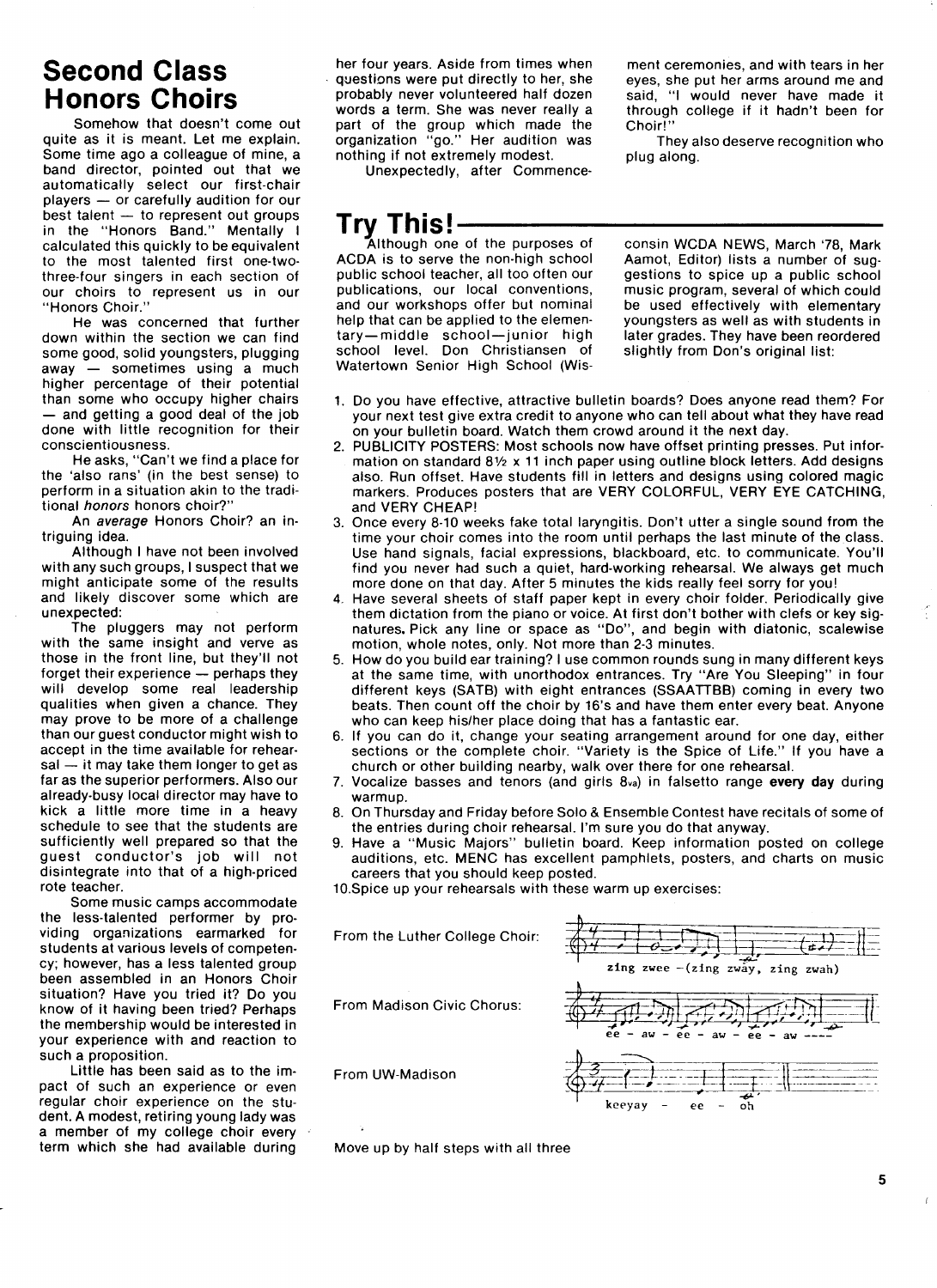### **Editor's Edifice**

lt is a rewarding experience to sit at my desk, delving through the increasingly thick stack of state papers and newsletters which have been sent to me by this mid-July date. (Yes, Virginia, Editors DO work during the summer, as do the unsung heroes who fight the growing pains of layout, printing and circulation).

However, back to the state papers and newsletters. Part of the reward I mention is to learn of the amount of choral activity which is going on in the North Central Division of ACDA. This is evidenced by the number of programs, exchange concerts, reading sessions. mini-workshops, guest clinicians, county choruses, district choruses, honors choruses, and the like which are reported. There is evidence, also, that ACDA is made up, not only of a WOPKING membership, but also of a THINKING membership! It is impressive to note the number of members who retreat to what is left of their ivory towers to write an article, a letter, an interesting squib, a list of suggestions or resolutions, a set of successful practices, or a cry for help to be published in their state publications.

We speak of the passing parade. Choral music is a passing parade  $-$  it is moving, it is in a state of flux. It is aspiring, transpiring, inspiring, sometimes expiring, and always produced by perspiring. As I look at the variety of concerns in the writings of the membership  $-$  sometimes questions, sometimes tentative answers  $$ it seems that our work is also conspiring in the best sense, as we consult with each other in person, in workshops, at conventions, or via our publications. We consistently strive to get our heads together for the best possible answers to our personal "status quo."

The "status quo" is defined by an old southern minister as "the mess we're in." Many of us react like the often-cited retired fire-horse's reaction to the fire alarm when someone brings up our own "status quo." I am no different, although unretired. When I read Ted Klinka's statement of Howard Swan's concern for the decreasing number of singers (see, SING, CHILDREN in this issue) and Ted's recommendations, and when I read Don Koller's check-list of educational goals (see THE WORLD OF MUSIC, also in this issue). I recognize one of the messes I'm in buried within them, and I come up snorting and pawing the ground, ready to do battle - or at least pull the fire-wagon once more.

To those readers who are curious regarding the background of my "mess," check your past issues of THE CHORAL JOURNAL for the miniarticles which I mention in Don's THE WOPLD OF MUSIC.

While l'm pawing, snorting, and looking over the fence at the concern expressed in various ways by Swan, Klinka, and Koller, let me state a related concern from an article which might well be entitled OVER-**EDUCATED SINGERS:** 

At a convention a number of years ago, one of our Ohio choirs presented a small cantata with orchestral accompaniment by a modern English composer. It was contemporary in harmony, correspondingly tough to listen to and presented an obvious technical challenge to the choir and the orchestra which was superbly met. When the performance was completed, a fellow director whose musical integrity is impeccable leaned over and whispered, "Now what's left for those kids?"

Now he, and I, and you all know that there is much left for those singers to experience, to learn, and to learn from; however, a nagging thought stays with me: is it possible that we are over-educating some of our students for the market we have provided for their continued performance? That's a horrible thought for any educator who is a champion of our kids and of the arts. Fear not, l'm not ready to accept totally that stated indictment, so don't write me chiding notes. Nevertheless, is there some evidence that we may be doing just that?

To the point: what happens to so many of our fine young singers whom we've "stretched" through high school and college choral experiences, but who don't show up in church choirs and civic choruses when they take their places in our communities? Have we failed to develop tolerance among these who are reluctant to associate themselves with Aunt Sophie, the septuagenarian siren soprano; cousin Ollie, the undulating alto; nephew Terry, the tentative tenor; and Uncle Mort who sings first (but not the only) monotone; all regularly attending members of our church and community singing groups?

Of course these young singers have preoccupations when they marry, start families, and try to keep up with the mortgage payments while they scramble for a foothold on the Establishment ladder. But, alas, is there something we could have done should have done  $-$  to make continued participation in a singing group a burning necessity for their continued artistic fulfillment, in spite of their hectic and preoccupied lives?

Have we failed to eliminate artistic snobbery  $-$  or whatever it is  $-$  in those people whose very help could give the weak and erring Sophies, 0llies, Terrys, and Morts support and aid toward higher musical accomplishments and more musically satisfying repertoire? Have we prepared them primarily to join the Heavenly Choir  $-$  sans audition, of course, and sans Sophie, Ollie, Terry, and Mort  $-$  as their ultimate performing group?

ls there some way that we can develop dedicated stewardship, not as an obligation, but as a fervent desire to continue participation and to improve the art of music for all? How can we change their attitudes and the market?

Extracted from TO EDUCATE OR NOT TO EDUCATE?, by the Editor, publishod in OHIO ACDA NEWS, May '78, Mary Kay Beall, editor.

> John R. Van Nice, Editor Findlay College Findlay, Ohio 45840

### President's Letter

The beginning of a new school year can be an exciting time. We find ourselves planning, scheduling, auditioning, searching and purchasing. The demands on our time and money continue to multiply. We begin to set priorities on our personal and professional obligations.

Where should we put ACDA on the list?

The answer is obvious....

ACDA is the choral organization which gives us the finest return on our time and money. It offers workshops and conventions. It is the only organization that is devoted to the personal development of the choir director. It creates opportunities for the choir director to share experiences and problems with other directors. ACDA continues to help every member to become a more accomplished musician. ACDA yearns for active membership, not just membership. ACDA supplies us the Choral Journal, REsound! and state newsletters. ACDA continues to search for new and improved ways of caring for its memberships. ACDA is the organization that makes things happen. ACDA memberships are growing by the thousands each year. ACDA is for you. ACDA is a high priority....

God bless each and everyone of you.

Bobert A. Davis, President ACDA, North Central Division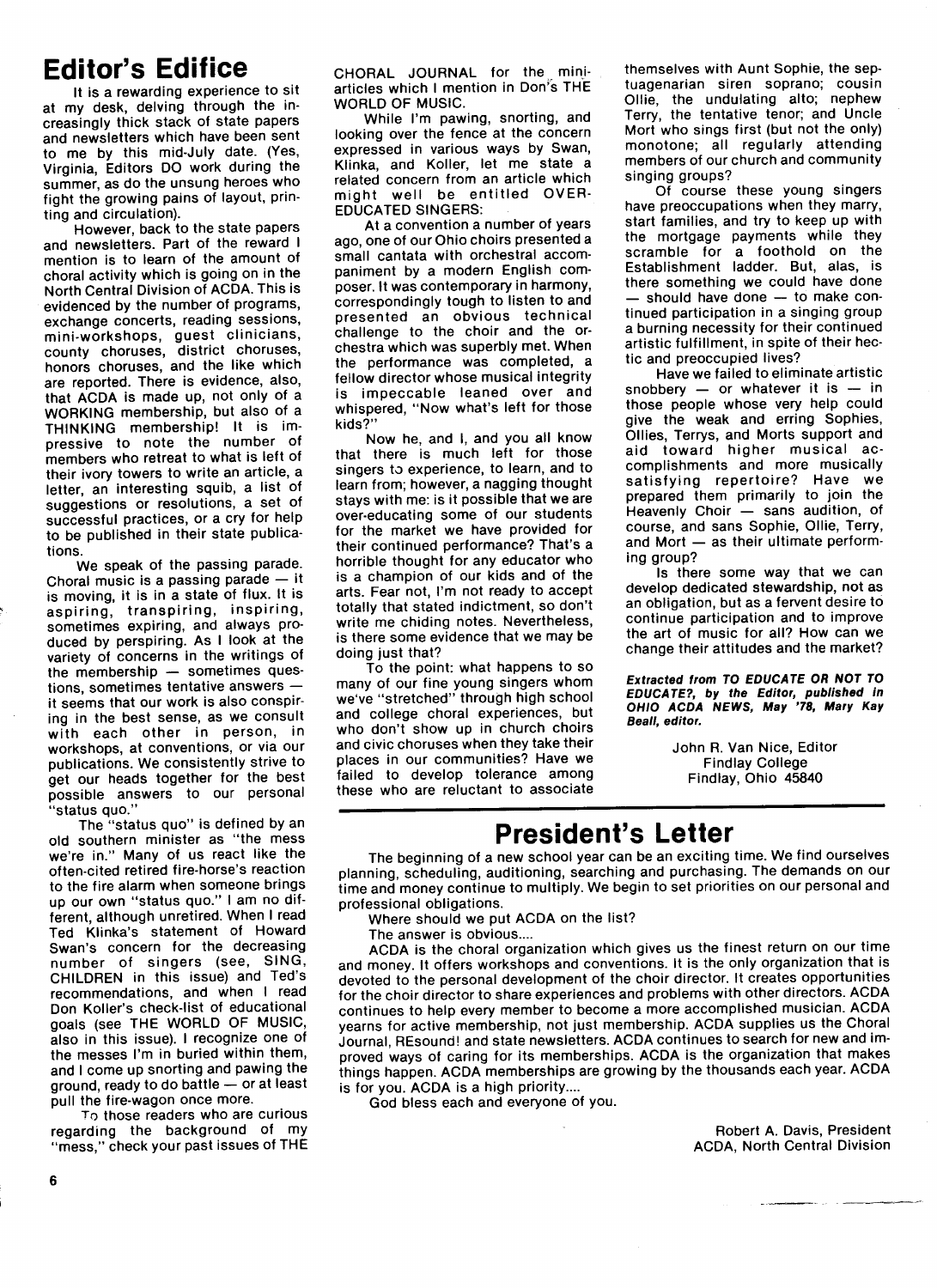#### REsound! Resounds

As REsound! moves toward increased practicality and an improved existence from no existence at all, the Editor's task is in turn humbling, rewarding, and exasperating. The reception by and the reaction from the membership helps to make this so.

All readers need be constantly aware that the name BEsound! means "to sound again." Its choice reflects the editorial policy agreed upon at the annual meeting of state presidents, viz.: only articles appearing previously in state newspapers/letters will be considered for publication in the divisional paper. These articles "sound" first in state publications and then "resound" in the division publication.

The calendar carried in REsound! is a living  $-$  and regrettably, sometimes already-dead - listing of events which are thought to be of interest to our ten-state membership. The extent of its contents and of its accuracy is dependent on information gleaned from THE CHORAL JOURNAL, state publications, and from responsible ACDA members - preferrably State Presidents or Chairpersons of the events included. Neither the Editor nor the NC ACDA President can be responsible for dates not received nor for insufficent information on the events listed. The current calendar may be short because this issue is scheduled to be published before Fall issues of state papers are received.

The Editor considers his major tasks to be:

- 1, to select and publish articles which he feels to be of interest to some important facet of the  $membership$   $-$  particularly articles which present opposing views.
- 2. to draw the attention of the membership to problems and circumstances in the music field which are present throughout the Division and to publish tentative solutions when they are given.
- 3, to be a catalyst, stirring the membership into thinking, acting, and reacting to an issue  $$ whether or not it be a view he personally espouses. (When Gene Grier, Chmn. ACDA Nat'l. Comm. on Vocal Jazz and Show Choirs, writes in reaction to the "Swing Choir Controversy," "Although I didn't agree with with some of the content found in the articles, they sure got my juices flowing," this task has been accomplished),
- 4. to remind the membership that,

without a sense of humor, each of us may be escorted to a small, windowless room with matresses on the ceiling, floor, and walls to keep us from selfdistructing, and a padlock on the door so no one can get in to hurt us.

### Write Your Own Epitaph

When you leave this mortal soil, what ONE or TWO word epitaph do you hope would most characterize your life, your work, your influence here on earth?:

John C. Director 1900-2037

| n C. Director | Merry G. Chorister |
|---------------|--------------------|
| 1900-2037     | 1900-2051          |
| He            | She                |

Think it over and share them with us! Submit them anonymously, if you wish, so that we can protect the vain, the wishful, as well as the modest.

Work for intensity of tone, not volume. Howard Swan

A balance of about 70% positive and 30 % negative reaction on the part of the director within rehearsal is about right. Jim Kimmell

Have the students plan goals  $$ what can we do together that we can't do alone? Jim Kimmell

Find a way to listen and hear more. Howard Swan

Do you print the translation of the foreign texts used in your concert  $$ and then turn off the lights in the auditorium? Howard Swan

The purpose of rehearsal is to reach a point of agreement  $-$  with no surprises. Doug MCEwen

Don't look like the problem, look like the solution. Rod Eichenberger

To teach  $-$  to impart knowledge and skill; to cause to learn by example and experience. Howard Swan

We rehearse our groups one volume level too high  $-$  it is usually MFrwhen it should be MP. Howard Swan quoting Robert Shaw

Intonation problems are support problems, not ear problems. Rod Eichenberger

How long has it been since you've attended an art exhibition or read some poetry? Howard Swan

You can talk your choir into artistry, but it takes longer. Instead of talking your case, make your gestures mean what you want. Pod Eichenberger

BIame it on the problem, not the singers. Joyce Eilers

Teach by empathy. Rod Eichenberger

You must succeed once before you can go on. Bod Eichenberger

ls the selection good enough to do again in two years? Howard Swan

Do you think of your audience when you pick your programs? Howard Swan

Musicologists show what and why, not how. Howard Swan

Why don't I (or why do I) like that? Howard Swan